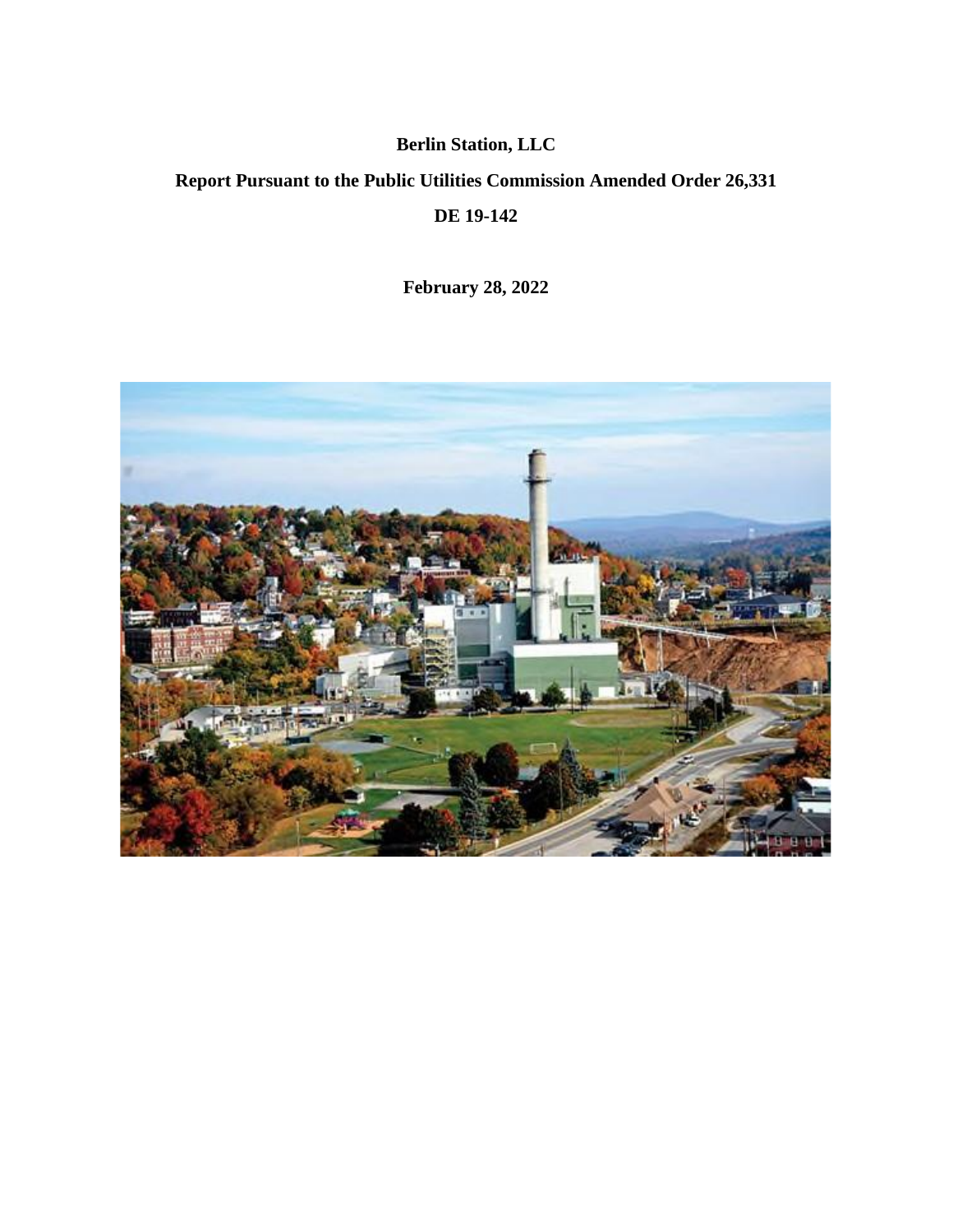In its Amended Order 26,333 (February 18, 2020) approving the settlement agreement, the Public Utilities Commission ("Commission") required Berlin Station, LLC ("Berlin Station" or "the plant") to submit confidential cost and profitability information for calendar year 2021 within 60 days of the close of its fiscal year. *See* DE 19-142, *Public Service Company of New Hampshire-Rate Recovery of Costs in Excess of the Cumulative Reduction Cap Under the Power Purchase Agreement with Berlin Station LLC*, Amended Order (February 18, 2020) at 10 ("Amended Order"). Berlin Station's fiscal year ended on December 31, 2021, and the plant submits this report in compliance with the Commission's Amended Order.

Specifically, the Commission's Order requires Berlin Station to submit:

- the facility's annual capital costs;
- operating and maintenance costs;
- generation output (megawatt hours);
- revenues from the sale of renewable energy credits to Eversource and other load serving entities;
- Forward Capacity Market revenues;
- Energy Market revenues; and
- tax benefits received, including the value, start date and ending dates for the tax benefits.

*See* Amended Order at 10. Although the Commission authorized Berlin Station to submit the information subject to confidential treatment, for the purposes of full transparency, Berlin Station has chosen to make the information public.<sup>1</sup> Each of the elements specifically identified in the Commission's Amended Order is addressed below.

## **Annual Capital Costs**

For the purpose of this report, "annual capital costs" means non-regular maintenance and upkeep costs designed to extend the life of the facility and/or machinery, or new equipment with a useful life of at least 5 years after the expenditure. The only project undertaken of this nature during 2021 was a "precision inspection" of the facility's steam turbine. This detailed inspection involved bringing technicians from Fuji (the turbine manufacturer) in Japan, addressing COVID quarantine protocols, and extending the facility's semi-annual outage by 7 days. The inspection was recommended by Fuji and found the steam turbine to be in excellent condition. The cost for this work totaled approximately \$425,000.

## **Operating and Maintenance Costs**

Operating and Maintenance Costs totaled \$68,846,828 in 2021.

<sup>1</sup> Although Berlin Station had decided to make this information public, this is not a blanket waiver and applies only to the information reported herein. Berlin Station reserves the right to assert and maintain confidentiality with respect to other financial information the Commission may order it produce.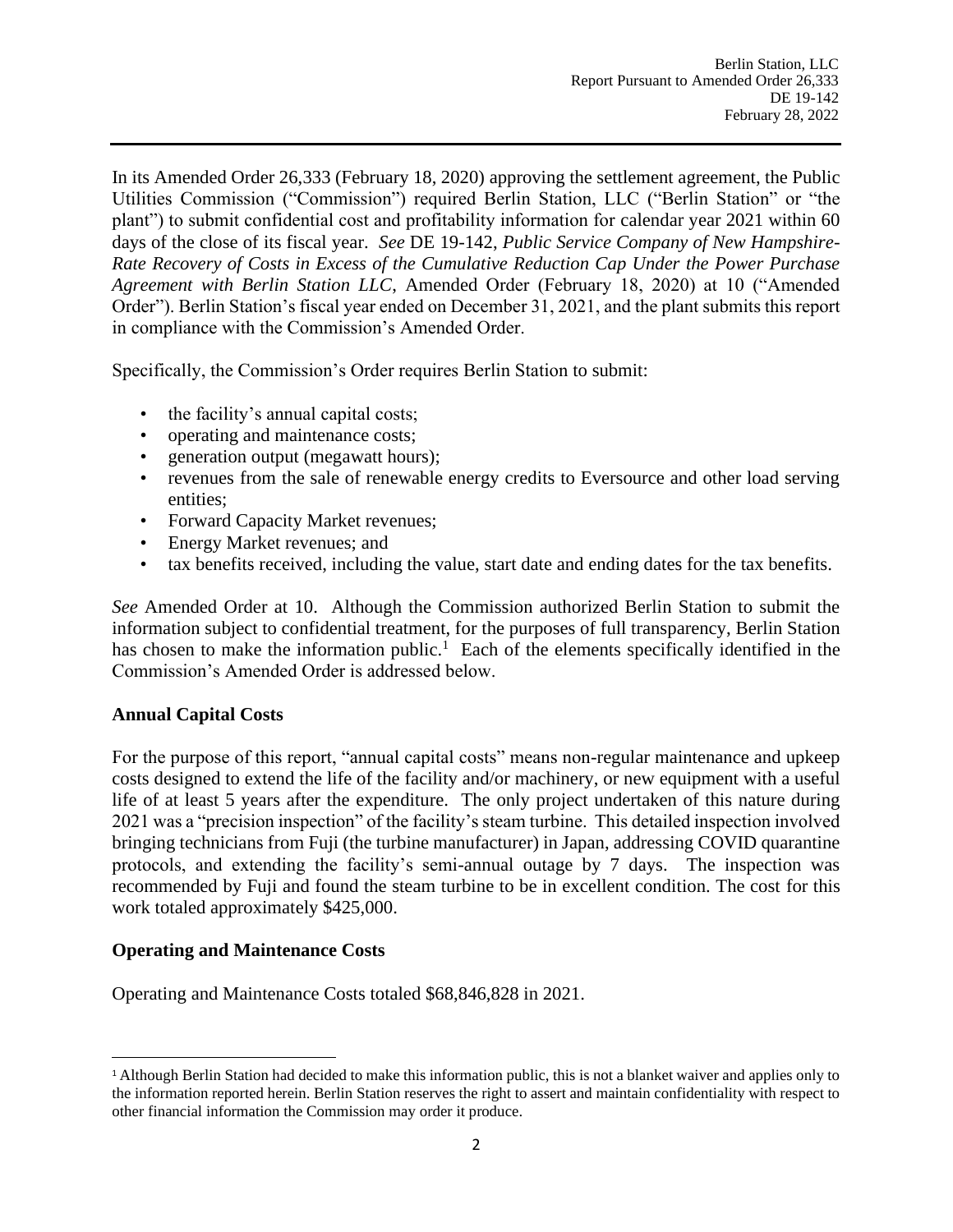### **Generation Output in Megawatt Hours (MWh)**

Generation is summarized below. Net generation was 540,483 MWh in 2021. Plant net generation was impacted by transmission curtailments by ISO-NE, which amounted to approximately 3% of all potential net generation.

| <b>Net Power Generation (MWh)</b> | 540,483 |
|-----------------------------------|---------|
| <b>Availability</b>               | 93.9%   |
| Capacity                          | 91.5%   |

### **Revenues from the Sale of Renewable Energy Credits**

Revenues from the sale of Renewable Energy Credits ("RECs") totaled \$27,718,257 in 2021. The price for the first 400,000 RECs sold to PSNH was fixed by the PPA. The remaining RECs were sold on the open market.

In July, Berlin Station made a payment of \$651,781 to the City of Berlin, as part of the REC revenue-sharing provision outlined in its payment-in-lieu-of-taxes ("PILOT") agreement with the City.

#### **Forward Capacity Market Revenues**

Forward Capacity Market revenues totaled \$3,967,239 in 2021, with the price fixed by the terms of the PPA.

#### **Energy Market Revenues**

Energy Market revenues totaled \$38,714,530 in 2021, with the price fixed by the terms of the PPA.

## **Tax Benefits Received**

Berlin Station received no tax benefits for the year 2021.

With respect to taxes paid, Berlin Station paid the following amounts for the year 2021:

- Utility Tax: \$171,881
- PILOT: \$1,375,000
- City of Berlin REC payment: \$651,781

In addition, Berlin Station paid water and sewer fees of \$777,665, which accounted for approximately 25 percent of the City of Berlin's total annual water charges and 10 percent of the City's total annual sewer fees.